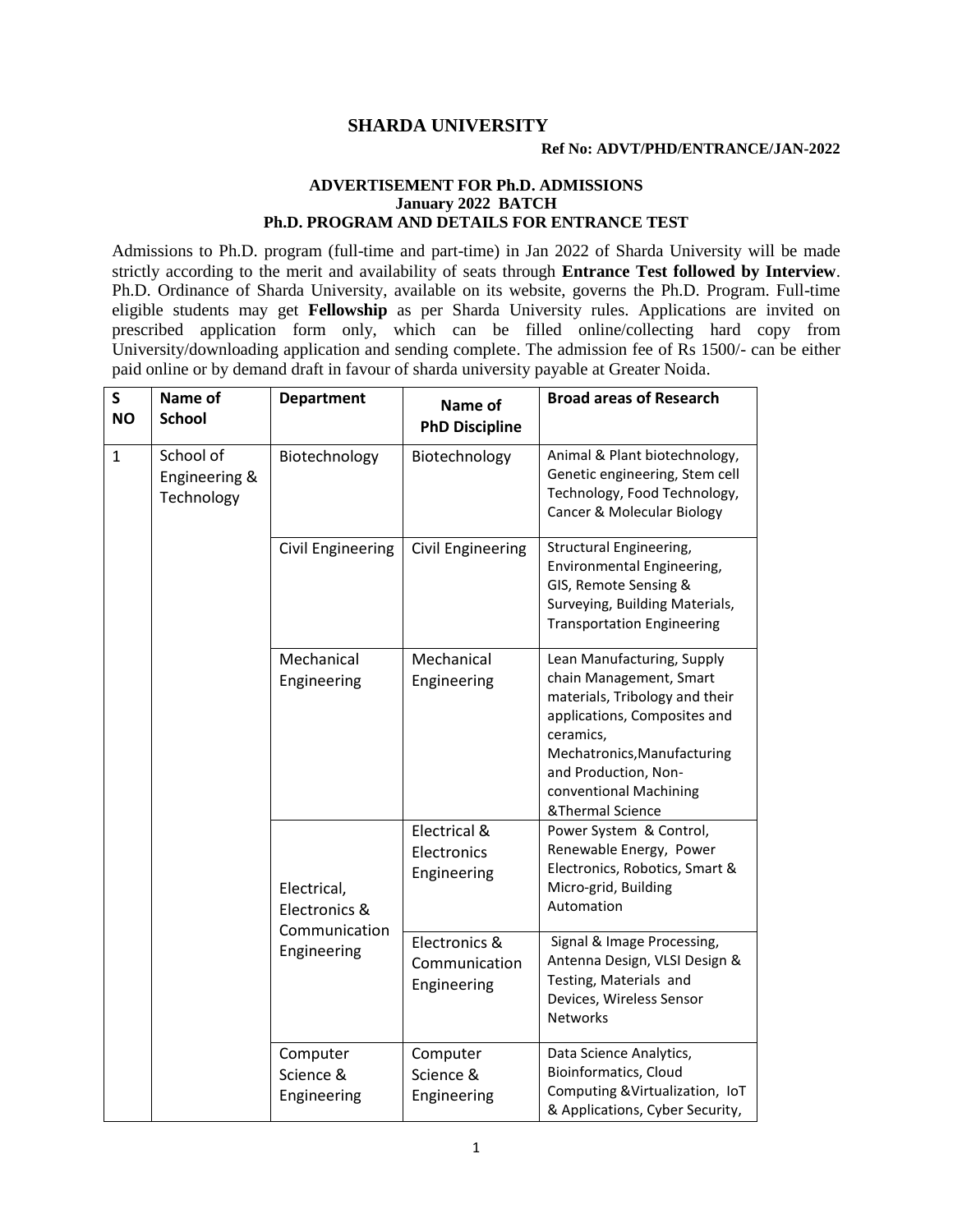|                |                                                |                       |                         | Cryptology, Artificial<br>Intelligence & Machine<br>Learning, Block chain<br>Technology, Software<br>Engineering, Multi Media &<br>Animation                                                                                                           |
|----------------|------------------------------------------------|-----------------------|-------------------------|--------------------------------------------------------------------------------------------------------------------------------------------------------------------------------------------------------------------------------------------------------|
| $\overline{2}$ | School of<br><b>Business</b><br><b>Studies</b> | Management            | Management              | Applied Economics,<br>International Business,<br><b>Business Communication,</b><br>Human Resource Management,<br>Marketing, Entrepreneurship &<br>Strategy, Finance and Banking,<br><b>Business Analytics, Operations</b><br>& Supply chain Management |
| 3              | School of Law                                  | Law                   | Law                     | Legal Studies                                                                                                                                                                                                                                          |
| 4              | School of<br>Media, Film &<br>Entertainment    | Mass<br>Communication | Mass<br>Communication   | Film Studies, Media and<br>Conflict, Public Relations,<br>Advertising, Gender Studies,<br>Media Laws, Human Rights,<br>Political Communication,<br>Digital Communication,<br>Broadcast Media, Audio-Visual<br><b>Media and Print Media</b>             |
| 5              | School of<br>Medical<br>Sciences &<br>Research | Medical<br>Sciences   | <b>Medical Sciences</b> | Anatomy, Pathology,<br>Microbiology                                                                                                                                                                                                                    |
| 6              | School of<br>Architecture &<br>Planning        | Architecture          | Architecture            | Sustainable& Culturally<br>Responsive built environment,<br>Building conservation and<br>Transformation,<br>Sustainable & Smart Cities,<br>Traditional- Contemporary&<br><b>Futuristic Architecture</b>                                                |
|                |                                                | Design                | Design                  | Fashion and Textile Design,<br><b>Product and Accessories</b><br>Design, Interior and Space<br>Design, Communication Design,<br>Digital and Media Design,<br>Social Design, Innovation, Craft<br>and Culture, Design History                           |
| 7              | School of                                      | Physics               | Physics                 | <b>Bio-Medical Physics, Materials</b><br>Science, Artificial Intelligence in<br>Medical Sciences, Theoretical<br>Physics, Energy devices, Space                                                                                                        |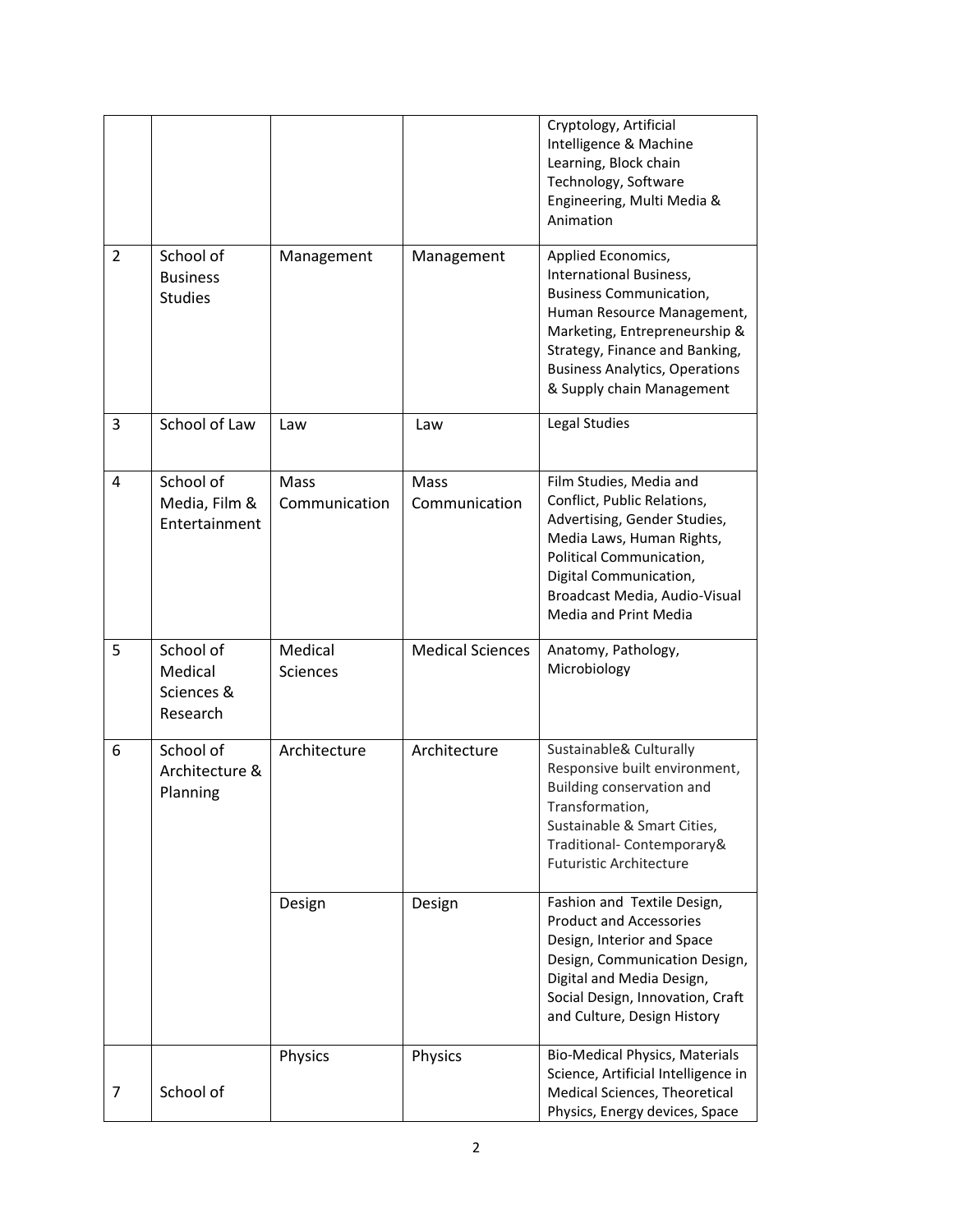|   | <b>Basic</b>                                           |                                        |                                  | Physics                                                                                                                                                                                                                          |  |
|---|--------------------------------------------------------|----------------------------------------|----------------------------------|----------------------------------------------------------------------------------------------------------------------------------------------------------------------------------------------------------------------------------|--|
|   | Sciences &<br>Research                                 | Chemistry &<br>Biochemistry            | Chemistry                        | Inorganic Chemistry, material<br>chemistry, Nano science and<br>technology, cement chemistry,<br>water remediation,<br>computational chemistry                                                                                   |  |
|   |                                                        |                                        | Biochemistry                     | Cancer biology, virology,<br>transcription regulation                                                                                                                                                                            |  |
|   |                                                        | <b>Mathematics</b>                     | <b>Mathematics</b>               | Non-linear Dynamical systems,<br>Chaos theory, Graph theory,<br>Inventory model, Applied<br>statistics, cryptography,<br>Mathematical<br>modeling, General relativity<br>theory, Cosmology, Wavelet<br>analysis and Data mining. |  |
|   |                                                        | Life Sciences                          | Life Sciences                    | Biotechnology, Microbiology,<br>Food Science & Technology,<br>Environmental Micro-biology                                                                                                                                        |  |
|   |                                                        | Environmental<br><b>Sciences</b>       | Environmental<br><b>Sciences</b> | Environmental pollution, Solid<br>Waste Management,<br>Glaciology and Climate Change,<br>EIA, Environmental Chemistry                                                                                                            |  |
| 8 | School of<br>Humanities &<br>Social<br><b>Sciences</b> | Humanities &<br><b>Social Sciences</b> | <b>Political Science</b>         | Political Theories, International<br>Relationship, Diaspora, Public<br>Policy                                                                                                                                                    |  |
|   |                                                        |                                        | Sociology                        | Gender, Culture, Migration<br>Health, Identity and Social<br>Movements                                                                                                                                                           |  |
|   |                                                        |                                        | English                          | Gender and Feminism,<br>Linguistics<br>Indian Literature, American<br>Literature, commonwealth<br>Literature                                                                                                                     |  |
|   |                                                        |                                        | Psychology                       | Counseling Psychology, Clinical<br>Psychology,<br>Industrial/Organizational<br>Psychology,<br>Cognitive Psychology,<br>Developmental Psychology                                                                                  |  |
|   |                                                        |                                        | History                          | Ancient Indian History,<br>Medieval Indian History,<br>Modern Indian History, Gender                                                                                                                                             |  |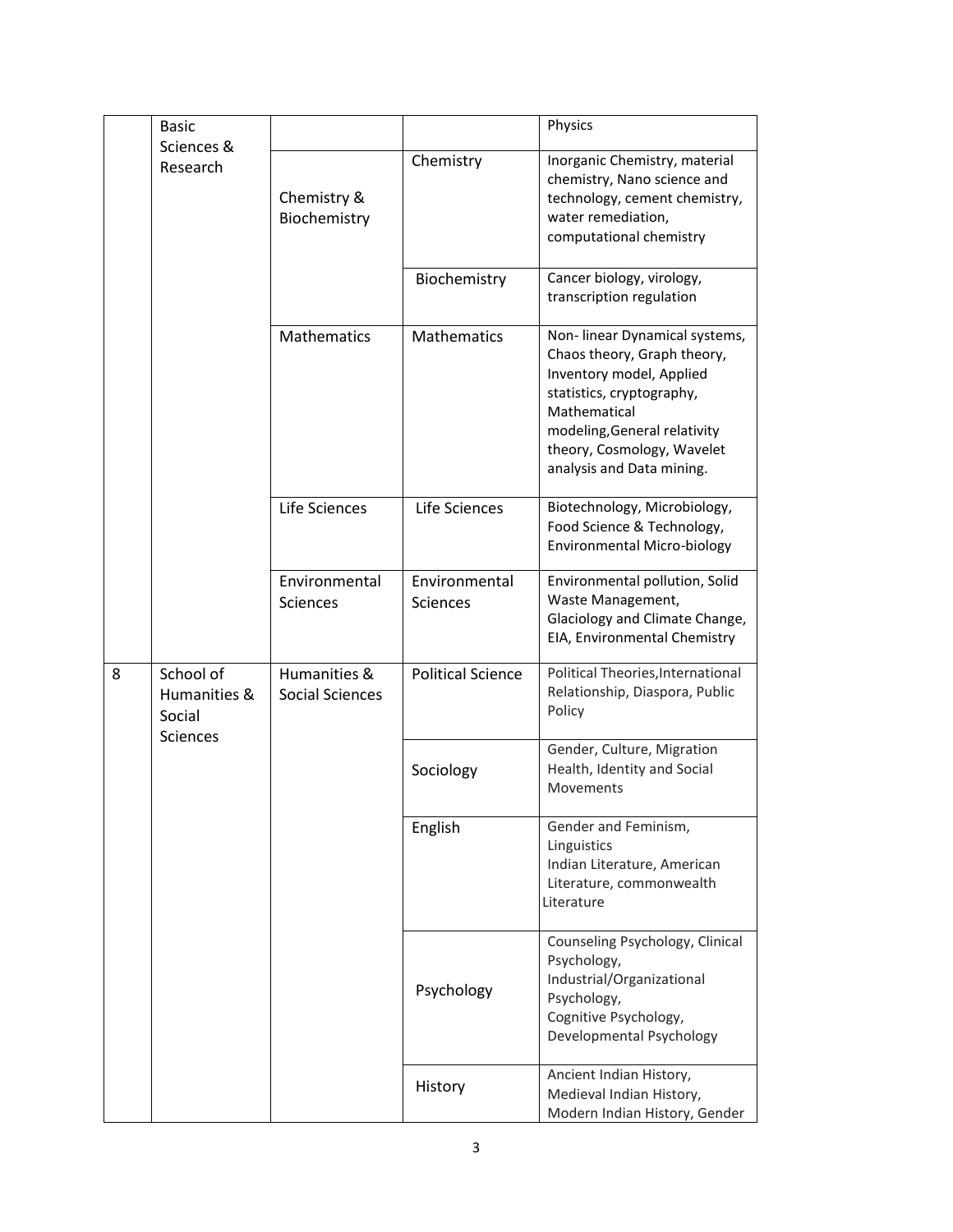|    |                                                |                                   |                                  | in Indian History,<br>History of Diaspora and<br>Migration                                                                                                                                                    |
|----|------------------------------------------------|-----------------------------------|----------------------------------|---------------------------------------------------------------------------------------------------------------------------------------------------------------------------------------------------------------|
| 9  | School of<br>Pharmacy                          | Pharmacy                          | Pharmacy                         | <b>Pharmaceutical Sciences</b>                                                                                                                                                                                |
| 10 | School of<br>Education                         | Education                         | Education                        | Educational Psychology,<br>Educational Philosophy, ICT in<br>Education                                                                                                                                        |
| 11 | School of<br>Agricultural<br><b>Sciences</b>   | Agricultural<br>Sciences          | Agricultural<br>Sciences         | Agricultural Entomology,<br>Agricultural Nematology, Plant<br>Breeding & Genetics,<br>Horticulture, Agronomy                                                                                                  |
| 12 | School of<br><b>Allied Health</b><br>Sciences  | <b>Allied Health</b><br>Sciences  | <b>Allied Health</b><br>Sciences | Physiotherapy, Nutrition &<br>Dietetics, , Forensic Science                                                                                                                                                   |
| 13 | School of<br>Dental<br>Sciences                | <b>Dental Sciences</b>            | <b>Dental Sciences</b>           | Periodontology, Orthodontics<br>and Dentofacial Orthopedics,<br>Oral and Maxillofacial<br>Pathology & Oral Microbiology,<br>Prosthodontics and Crown and<br>Bridge, Conservative Dentistry<br>and Endodontics |
| 14 | School of<br><b>Nursing</b><br><b>Sciences</b> | <b>Nursing</b><br><b>Sciences</b> | <b>Nursing Sciences</b>          | <b>Nursing Education, Nursing</b><br>Management, Nursing Practice<br>in Psychiatric Nursing.                                                                                                                  |

| Last date of submission of Application                                                       | : $21-01-2022$ (Friday) 5.00 PM            |
|----------------------------------------------------------------------------------------------|--------------------------------------------|
| Date of Entrance Test                                                                        | $\therefore$ 05-02-2022 (Saturday)         |
| Date of Result Declaration of Entrance Test                                                  | $\therefore$ 09-02-2022(Wednesday) 5.00 PM |
| Date for Interview of Written Test Qualified Candidates : 14-02-2022 to 18-02-2022 (Mon-Fri) |                                            |
| Declaration of Final Result                                                                  | : $25-02-2022$ (Friday) 5.00 PM            |

## **Note**:

1. Eligibility criteria for admission to Ph.D. degree in Sharda University

(i) A candidate must have cleared post-graduate (PG) degree or equivalent of minimum duration of 2 years from a UGC recognized Indian / foreign university in respective discipline with score of minimum 55% or equivalent CGPA. A 5% relaxation in score for SC/ST/OBC candidates ie minimum of 50% in PG degree or equivalent CGPA is allowed.

(ii) Clearing online Entrance Examination of Sharda University followed by interview.

(iii) Candidates with valid NET / GATE / SET / UET scores and any other equivalent test conducted by GOI accredited agency (to be decided by the selection committee) are exempted